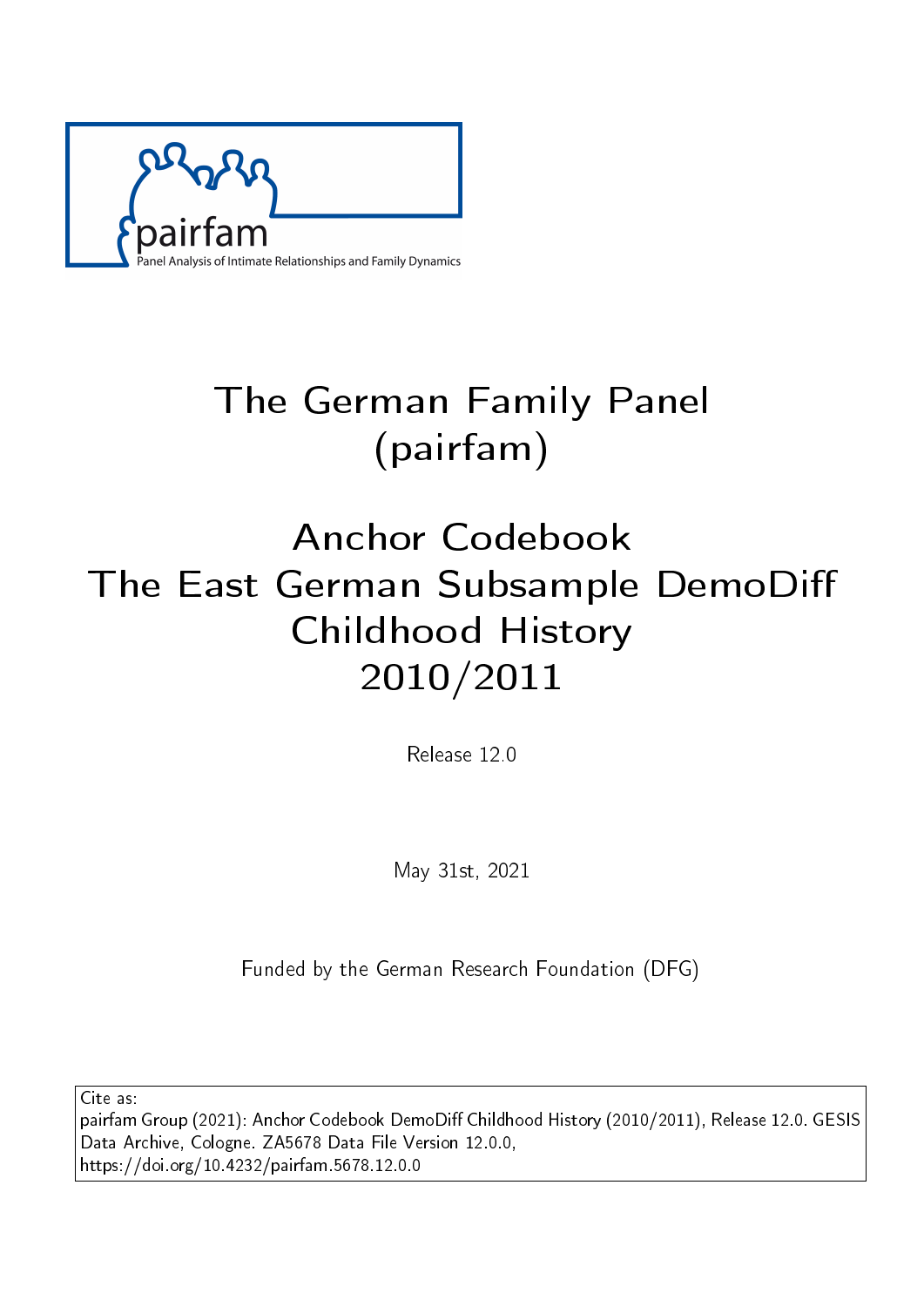## Childhood history

### INFOBOX

The module "childhood history" was part of the CAPI in the second wave of DemoDiff, which was fielded at the same time as pairfam wave 3. As the module is taken from the question program of the second wave of pairfam, this module is treated as a part of pairfam wave 2 rather than pairfam wave 3. Note that data is collected in  $2010/2011$  rather than  $2009/2010$  (which was the fielding period of pairfam wave 2).

### Birth state

**Question** 1 Variable cla1

Now we'll continue with your childhood.

You indicated last time that you were born within the current borders of the Federal Republic of Germany. In which federal state were you born? If you were born in the German Democratic Republic, please enter the federal state how it is named today.

Int.: Show list 20!

|                                                        | $\square$    |
|--------------------------------------------------------|--------------|
|                                                        | $\Box$ 1     |
|                                                        | $\Box$ 2     |
|                                                        | $\square$    |
|                                                        | $\Box$ 4     |
| Nordrhein-Westfalen (North Rhine-Westfalia)            | □5           |
|                                                        | Π6           |
| Rheinland-Pfalz (Rhineland-Palatinate)                 | Ω7           |
|                                                        | ⊡8           |
|                                                        | $\Box$ 9     |
|                                                        | $\square$ 10 |
|                                                        | $\Box$ 11    |
| Mecklenburg-Vorpommern (Mecklenburg-Western Pomerania) | $\Box$ 12    |
|                                                        | $\square$ 13 |
|                                                        | $\square$ 14 |
|                                                        | $\square$ 15 |
|                                                        | $\Box$ 16    |
|                                                        |              |
| Not born in the German Democratic Republic             | $\square$ 18 |
|                                                        | $\Box$ 1     |
|                                                        |              |
|                                                        | $\Box$ -2    |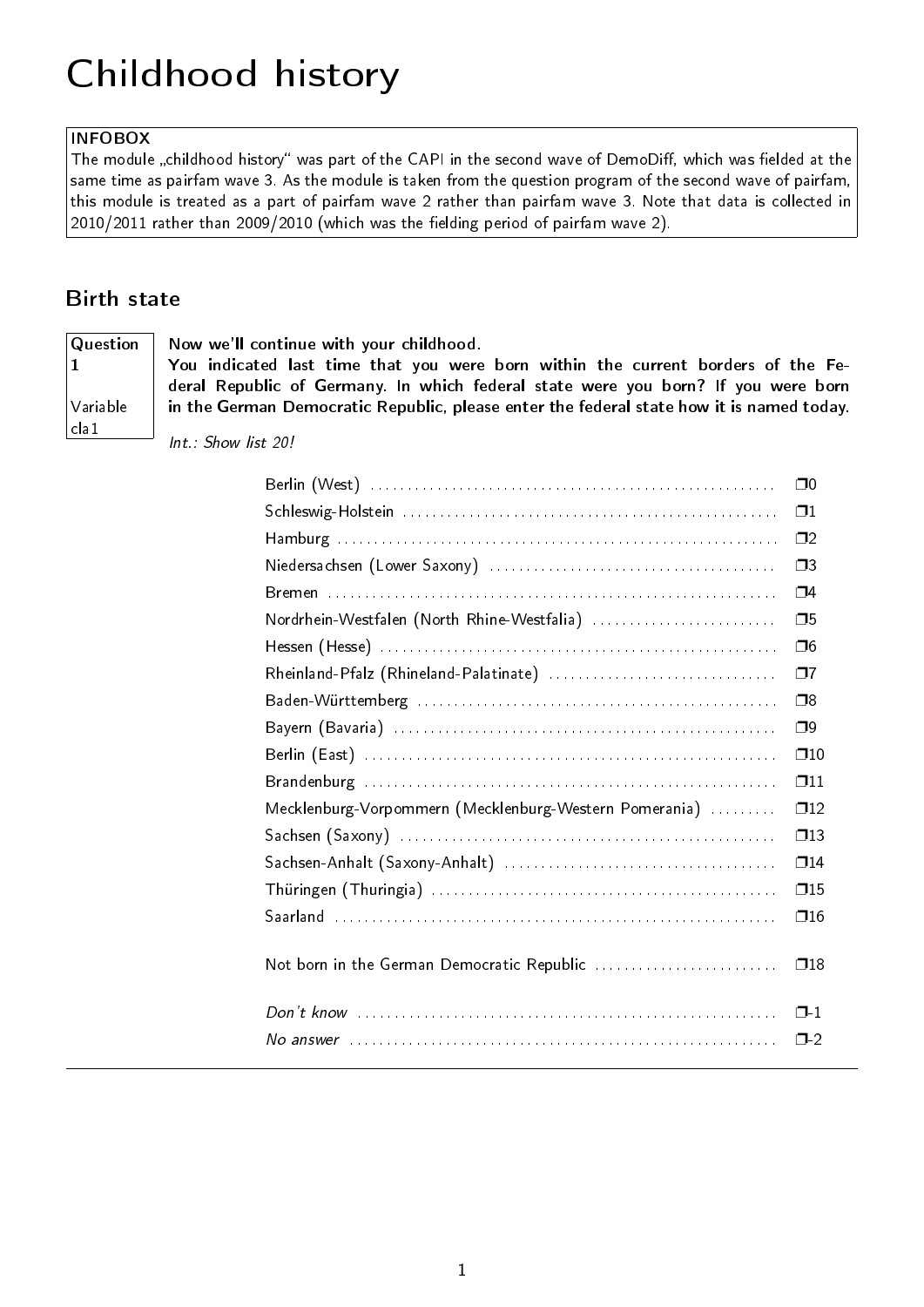## Number of moves

**Question** 2 Variable cla2

Between the time you were born and your 18th birthday [Respondents who are younger than 18 years old (doby>1991): today], how many times did you move? Please include also moves within the same city.

 $=$   $-$  times

| $\sqrt{2}$ No answer |  |  |  |  |  |  |  |  |  |  |  |  |  |
|----------------------|--|--|--|--|--|--|--|--|--|--|--|--|--|

| $\vert$ Question $\vert$               | How would you assess your childhood overall? |  |  |  |        |  |  |
|----------------------------------------|----------------------------------------------|--|--|--|--------|--|--|
| $ 3\rangle$                            | Int.: Show list 13!                          |  |  |  |        |  |  |
| $\bigg \text{Variable} \bigg $ cla $8$ | Not at all happy                             |  |  |  |        |  |  |
|                                        |                                              |  |  |  | $\Box$ |  |  |
|                                        | No answer                                    |  |  |  | $\Box$ |  |  |

## Family constellation

#### **INFOBOX**

The questions 4 (cla3) to 6 (cla7ex) record the persons with whom the Anchor lived through their 18th birthday. The constellation immediately after birth are recorded with questions 4 and 5. Afterward, all later episodes of family constellations are captured. x stands for the xth episode. For each episode, the respondent is asked, first of all, whether there was such an episode (cla5ex), and if yes, with whom he/she lived during this episode (cla6ex), and when this episode began (cla7ex).

| $\mid$ Question                        | Did you live with your biological parents immediately after your birth? |
|----------------------------------------|-------------------------------------------------------------------------|
|                                        |                                                                         |
| $\bigg \text{Variable} \bigg $ cla $3$ |                                                                         |
|                                        |                                                                         |
|                                        | No answer $\cdots$ , $\Box$ 2                                           |